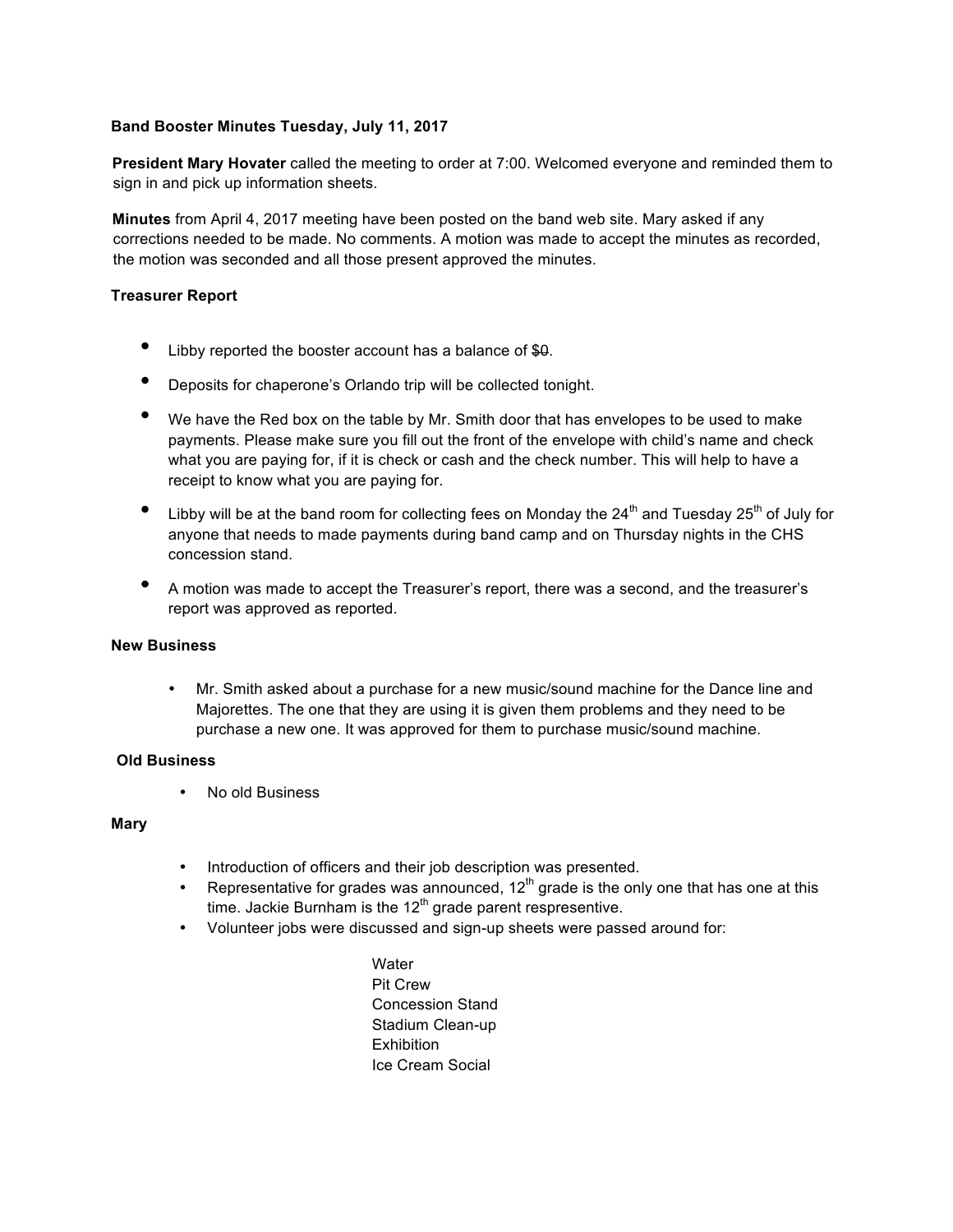- Sign-in sheets and volunteering for point system was discussed. A parent may sign up for multiple children, but children may not receive points from both parent's volunteering at the same time.
- Updates of the By-laws are online on the Cullman Band Website.
- Stacy Parmer commented to all new band parents that if anyone has any questions please ask. Because it can be a little overwhelming at the first meeting.
- Mary announces with all the fundraisers that the Band Boosters has raised around \$17,000 for the new band uniforms. The boosters started the fundraiser around Christmas of 2016. Thank you to all the parents that helped to pass out tickets at the different locations, going to eat, or working in any way.
- We will be having one more fundraiser; The Swamp Johns Meal will be at the Fresh ale on July 27. Shannon McNeal will be our special guest singer. If you need to purchase tickets or sell any, please see Mary. Tickets will also be on sell at the door.
- Everyone that is in band can sign to band remind 101 to receive any updates. You need to go to Cullman Band website and signup with Cullman Beginner, Cullman Middle School, or Cullman High School Band members.
- Concessions were discussed; if you work at the concession stand please remember to sign in at the main stand when you check into work.
- We will have meeting at the concession stand on August 24 during the kids band practice and go over how thing are done in the concessions. This will help anyone that may be working in the stand.
- The concession stand will be ready for the first ballgame. The Pride Store inventory is completed. We will restock what sold the best last year.
- Updates for all volunteer work sheets will be put on the Band Booster Facebook page as well as the Band Twitter page.
- Bausch Brothers will be loaning the band an ATV and trailer to use during season.
- Band Cards were introduced. A sign-up sheet to sale cards at various locations was passed around. The band card vendor list may be found on the booster FB page and in the handbook. Thank you notes will be sent to the vendors. 80% of the card sales will go towards student's trip fees. Students will need to sale 103 cards to cover their band trip. Sales above the 103 will be used to fund those in most need. 25 Band Cards will be distributed to students the week of band camp.
- Mary has been posting on the band web site if anyone wants to meet at the concession stand that she is taking up \$100.00 deposit for your child's Orlando trip. We need to know the head count to turn in with the deposit by July  $25<sup>th</sup>$ .
- A list of two locations was sent around for signing up if you and your child wanted to sell band cards at Rumors Deli or Kernel Kullman. The list had several dates listed. Also, if you would like to sell at a location you may ask different store if you can set a table up in front of their stores, but let them know you are doing it for the Cullman Band not for your child.
- Mary had some Publix cards if anyone wanted one to hand out. These cards can be used at any Publix Grocery Stores when purchasing anything if you let them know that you want any help to go to CHS Band.
- This year we will have several parents that are leaving so we need new band parents to shadow us this year to be able to take over next year.
- Pocket schedules will be made up again this year it will have a list of all meetings, games, and competitions that we will have this year.

#### **Chaperones**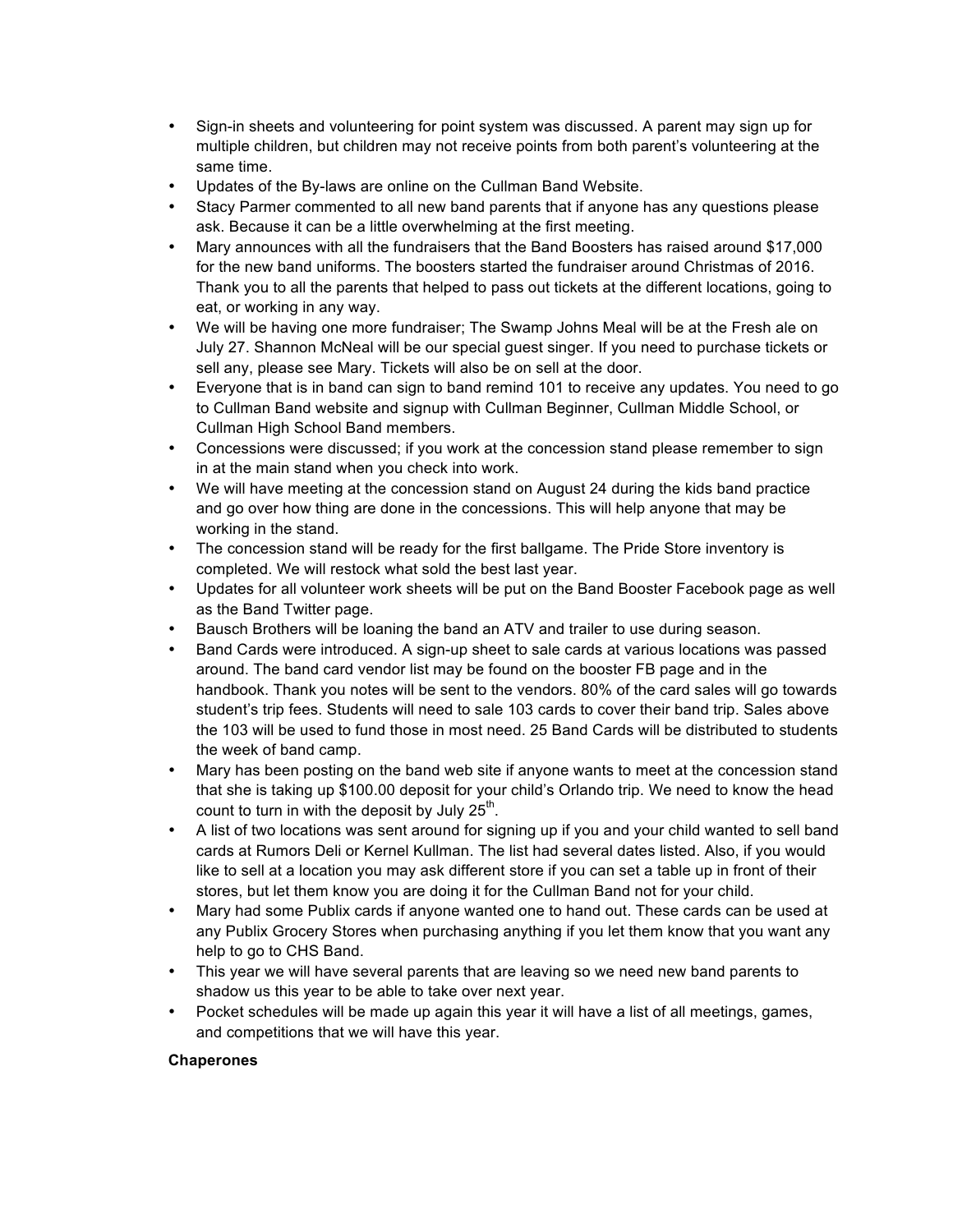• Jackie Burnham is over the Chaperones, so she let everyone know that we need chaperones for all home games, away games, competition, or trips that the band will be taking this year. We will be taking three buses this year. So please see Jackie Burnham or Iris Slayton know if you would like to help, it is a lot of work and we have a lot of fun.

# **Uniforms**

- Leslie Pruitt requested the parent inspect their children's uniform and help maintain cleanliness and care. She reminded the parents that band fees must be paid during band camp.
- We may try a new system of leaving the uniforms in the band room this year and not taking them home. We will be taking the uniforms a couple times this year to have them cleaned. The band members will only take shoes, socks, and gloves home each week.
- We have started handed out the percussion and front ensemble uniforms out this week.
- The other band members will be receiving their uniforms during the week of band camp on July 24th & 25th at band camp.
- Fees will be adjusted after we have talked with the cleaners about the cost of cleaning the uniforms.

#### **Pit Crew**

• John Sisk requested more volunteers for Pit Crew.

# **Public Relations**

• No report

#### **Dance Line and Color Guard**

• The uniforms are being made and will be ready for filling soon.

#### **Mrs. Bean Reported by Mr. Teuscher**

- Welcomed all new parents and requested they sign up for Remind 101.
- $7<sup>th</sup>$  and 8<sup>th</sup> grade band camp will be July 24-28<sup>th</sup> in the CMS Band Room from 8:30am 12:00 pm. The band camp fee is \$30. Uniforms will be distributed and pictures (full uniform) will be taken July 28th for the football program and yearbook. The uniform fee is \$50.00 and will be due on July  $24^{\text{th}}$ .
- Ads for the CMS football program are due July  $26<sup>th</sup>$  and may be turned in to Mrs. Bean.
- The end of camp celebration will be 7/28/17 at the Aquatic Center.
- The Uniforms has already been fitted and the uniform ladies will pass them out the first day of band camp.
- Thanks to J. Smith and N. for all their hard work in the uniform department.
- There will be three home games this year.
- Please save and donate box tops.